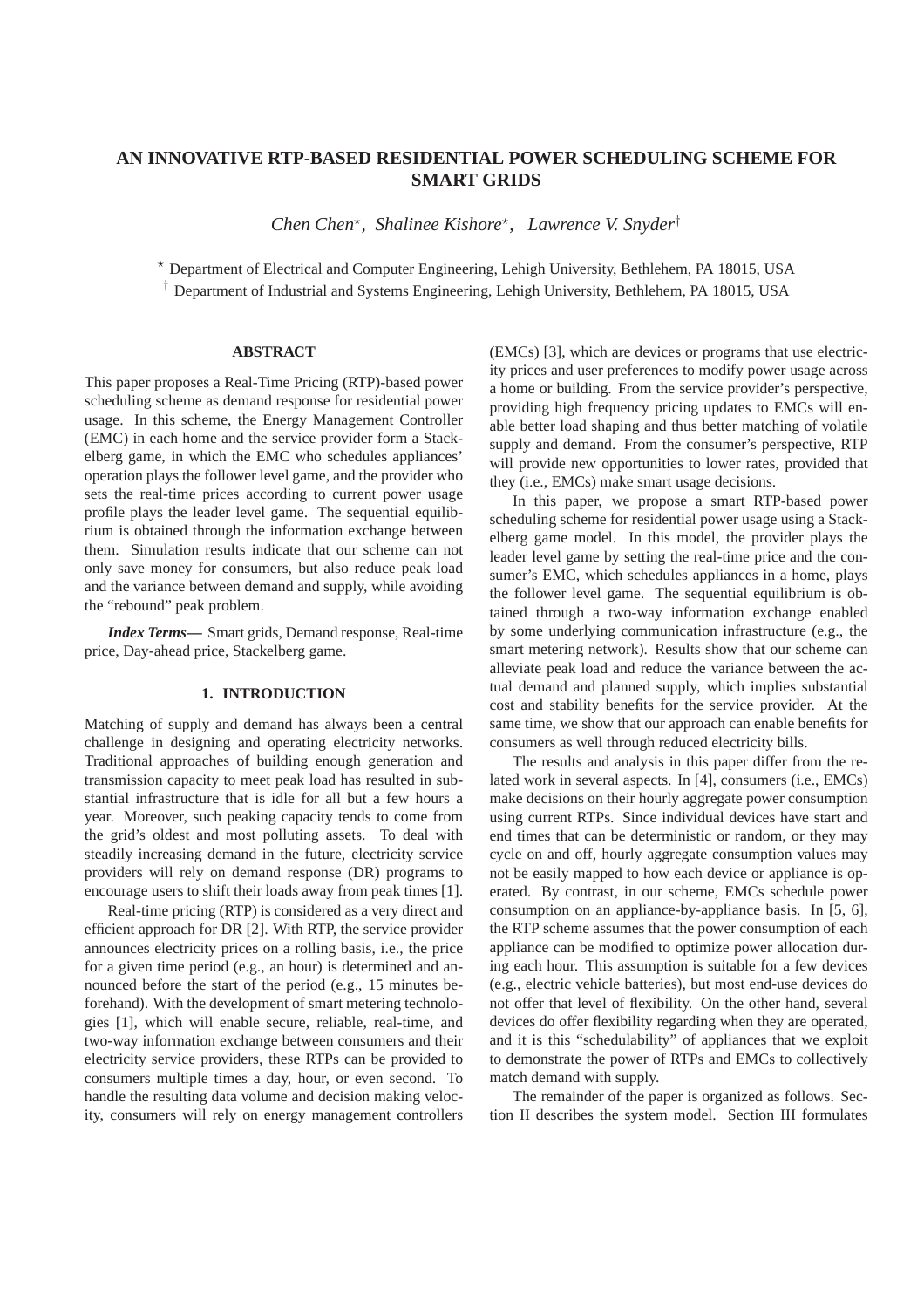and analyzes the proposed Stackelberg game. Section IV proposes algorithms for our RTP-based power scheduling scheme. Section V presents simulation results and we conclude our discussion in Section VI.

# **2. SYSTEM MODEL**

We consider a residential power system which consists of a service provider and several consumers in a neighborhood, as shown in Fig. 1. The service provider buys electricity from the wholesale market and sells it to consumers. The EMC in each home interacts with the service provider through an underlying two-way communication network (e.g., the smart metering infrastructure). The EMC coordinates power use among in-home smart appliances; of particular interest in our model, it schedules the time of use of *schedulable* appliances within the home.



**Fig. 1**. The model of the residential power system

Time is divided into slots for scheduling and RTP updates. Let  $T$  denote the set of time slots in a given time horizon, and N denote the set of consumers, where  $T \triangleq |\mathcal{T}|$ ,  $N \triangleq$ |N|. For each consumer  $n \in \mathcal{N}$ , let  $\mathcal{A}_n$  denote the set of schedulable appliances in the home. For appliance  $a \in A_n$ , the operation duration is denoted by  $l_{n,a}$ , which will be set at the time of request, and the power usage for this duration is  $c_{n,a}$  kW.

### **3. STACKELBERG GAME MODEL ANALYSIS**

We employ a Stackelberg game which is divided into two levels: the service provider plays the *leader level* game and EMCs play the *follower level* game.

### **3.1. EMC/Follower Level Decisions**

The EMC aims to minimize the cost to the consumer for an appliance's usage. Its action is to determine the optimal start time s for a schedulable appliance that was requested to turn on at time slot  $t_0$ . Delaying the appliance to a cheaper price period will save money, but this delay itself also incurs an inconvenience cost. We assume each time slot of delay for appliance  $a \in A_n$  implies a cost of  $\psi_{n,a}$  dollars. We assume the consumer specifies a maximum allowable delay of  $d_{n,a}$  time slots and the EMC is required to schedule all appliances within the horizon T. Given the price vector  $\Pi$  =  $\{\pi_1, \pi_2, \cdots, \pi_T\}$  for the time horizon, the optimal scheduled

start time  $s^*$  is obtained by solving the following optimization:

$$
\min_{s} \quad (s - t_0)\psi_{n,a} + \sum_{r=s}^{s+l_{n,a}} \pi_r \ c_{n,a}
$$
\n
$$
\text{s.t. } t_0 \le s \le t_0 + d_n, \ s + l_{n,a} \le T. \tag{1}
$$

The minus of the objective function above thus forms the utility function for the EMC.

### **3.2. Service Provider/Leader Level Decisions**

The service provider sets the retail price  $\pi_t$ , which is the sum of the wholesale price  $\phi_t$  and the price gap  $\epsilon_t$ . In our model, the wholesale price affects EMCs' scheduling so that peak load is reduced while the price gap enables the actual load to be more close to the planned supply. The wholesale price  $\phi_t$  is defined as  $\phi_t = C_t(q_t)/q_t$ , where  $q_t$  in kW is the planned supply load for time slot t and forms the vector  $Q =$  $[q_1, q_2, \cdots, q_T]$  for the time horizon.  $C_t(q_t)$  is the *cost function* [6], which we assume is an increasing and strictly convex function of  $q_t$ ; thus  $\phi_t$  is higher during high load periods than during low load periods. We can choose the cost function as  $C_t(q_t) = \alpha q_t^2$ , where the coefficient  $\alpha$  converts the cost to a monetary value. In this case,  $\phi_t = C_t(q_t)/q_t = \alpha q_t$ .

The price gap  $\epsilon_t$  is designed to influence the difference between the actual demand and the available supply. The service provider maintains a real-time load vector  $\mathbf{Z} = [z_1, z_2, \cdots, z_T]$  in kW which tracks the aggregated load for the time horizon  $\mathcal{T}$ . We design  $\epsilon_t$  such that it is propotional to a function  $g(q_t, z_t, w)$ , which decreases with  $\delta_t = q_t - z_t$ , i.e., the larger  $\delta_t$ , the lower price gap  $\epsilon_t$  so that the EMC is more willing to schedule the appliance to operate during this period, and vice versa. In this paper, we adopt  $g(q_t, z_t, w)$  as<sup>1</sup>:

$$
\epsilon_t \propto g(q_t, z_t, w) = \begin{cases} \frac{1}{(q_t - z_t)^w}, & \text{if } q_t > z_t \\ (z_t - q_t)^w, & \text{if } q_t < z_t \\ 1, & \text{if } q_t = z_t; \end{cases}
$$
 (2)

where  $w$  is the incentive factor.

We assume a constraint for the price gap which can be seen as the effect of either market competition or price caps set by some regulatory body. For an appliance's request at  $t_0$ , this constraint is  $\sum_{t=t_0}^{T} \epsilon_t = M_{t_0} = \sum_{t=t_0}^{T} \epsilon_0$ , where  $\epsilon_0$  is the comparable constant price gap in some (alternate) fixed rate pricing scheme. The price gap  $\epsilon_t$  is expressed in terms of  $g(q_t, z_t, w)$  as:

$$
\epsilon_t = \frac{g(q_t, z_t, w)}{\sum_{t=t_0}^{T} g(q_t, z_t, w)} M_{t_0}.
$$
\n(3)

The retail price  $\pi_t$  is then:

$$
\pi_t = \phi_t + \epsilon_t = \alpha q_t + \frac{g(q_t, z_t, w)}{\sum_{t=t_0}^{T} g(q_t, z_t, w)} M_{t_0}.
$$
 (4)

<sup>&</sup>lt;sup>1</sup>We round  $q_t$  and  $z_t$  to integer numbers in kW.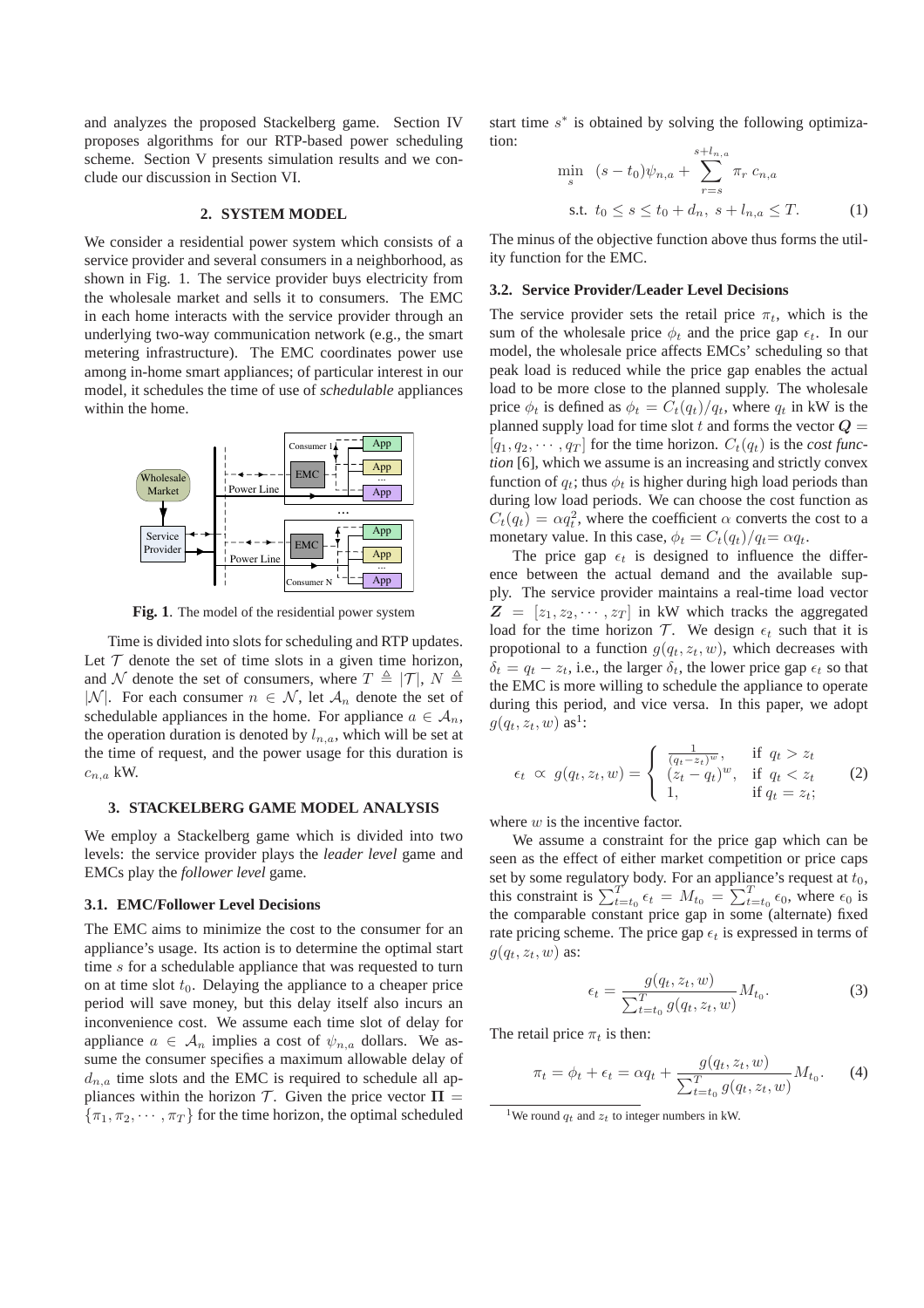Given the scheduled start time s,  $c_{n,a}$  and  $l_{n,a}$ , the service provider forms a power consumption vector  $P_{n,a}$  $[p_{n,a}^1, p_{n,a}^2, \cdots, p_{n,a}^t, \cdots, p_{n,a}^T]$  in kW for this appliance, where

$$
p_{n,a}^t = \begin{cases} c_{n,a}, & t \in [s, s + l_{n,a}) \\ 0, & t \in \mathcal{T} \setminus [s, s + l_{n,a}). \end{cases}
$$
(5)

The real-time load vector is then updated as

$$
Z' = Z + P_{n,a} = [z'_1, z'_2, \cdots, z'_T].
$$
 (6)

The utility function of the service provider is defined as the gross profit,  $GP$ , which is  $\sum_{t=1}^{T} \pi_t \cdot p_{n,a}^t$ , minus the cost of this usage to the provider. This cost has two parts: One cost  $C_e$  comes from purchasing electricity for this appliance usage from the wholesale market, i.e.,  $C_e = \sum_{t=1}^{T} \phi_t \cdot p_{n,a}^t$ ; the other cost  $C_m$  is due to the "mismatch" between the actual load and planned supply caused by this appliance, i.e.,  $C_m = \beta \left[ \sum_{t=1}^{T} (q_t - z_t')^2 - \sum_{t=1}^{T} (q_t - z_t)^2 \right]$ , where  $\beta$  is a coefficient that converts the cost to a monetary value.

The service provider will maximize its utility by choosing incentive factor<sup>2</sup> w; this optimization problem can be written as

$$
\max_{w} \sum_{t=1}^{T} \epsilon_t p_{n,a}^t - \beta \left[ \sum_{t=1}^{T} (q_t - z_t')^2 - \sum_{t=1}^{T} (q_t - z_t)^2 \right]. \tag{7}
$$

# **3.3. Equilibrium of the Stackelberg Game**

For each  $w$  chosen by the provider, there is a corresponding retail price vector  $\Pi^w$ . Using these price vectors, the EMC can determine an optimal start time  $s^w$  for the appliance under consideration. The sequential equilibrium for this game is the set of values  $(w^*, s^*)$  such that the optimal start time  $s^*$  corresponding to the price vector  $\Pi^{w^*}$  maximizes the provider's utility function, i.e. implying that  $w^*$  is optimal.

Using backward induction [7], the sequential equilibrium can be solved analytically. On the other hand, we can simplify the optimization problem in (7) by discretizing the set of feasible values of w as  $W = \{w_1, w_2, \dots, w_W\}$ , where  $W \triangleq |W|$ . Then the optimization problem in (7) can be rewritten as

$$
\max_{w \in \mathcal{W}} \sum_{t=1}^{T} \epsilon_t p_{n,a}^t - \beta \left[ \sum_{t=1}^{T} (q_t - z_t')^2 - \sum_{t=1}^{T} (q_t - z_t)^2 \right].
$$
 (8)

In this simplified model, the sequential equilibrium  $(s^*, \hat{w}^*) \in$  $S \times W$  can be achieved through information exchange taking advantage of the two-way communication network.

### **4. RTP-BASED POWER SCHEDULING SCHEME**

In a neighborhood scenario which contains  $N$  EMCs and thus  $\sum_{n=1}^{N} |\mathcal{A}_n|$  appliances, the service provider can use its

| Algorithm 1 Executed by the service provider |  |  |  |  |  |  |  |
|----------------------------------------------|--|--|--|--|--|--|--|
|----------------------------------------------|--|--|--|--|--|--|--|

| 1: Initialization. |  |
|--------------------|--|
|--------------------|--|

- 3: **if** receive request signal from EMC n for app a **then**
- 4: **for**  $w=w_1$  to  $w_W$  **do**
- 5: Compute the price vector  $\Pi^w$  using (4).
- 6: Send  $\Pi^w$  to EMC *n*.
- 7: **for all** start time  $s^*$ ,w received **do**
- 8: Solve (8) to find the optimal  $\hat{w}^*$ .
- 9: **end for**
- 10: Send the  $\hat{w}^*$  to EMC *n*, and update **Z** as (6).
- 11: **end for**
- 12: **end if**
- 13: **until** The end of the day

**Algorithm 2** Executed by EMC n

|           | 1: Initialization.                                                            |
|-----------|-------------------------------------------------------------------------------|
|           | 2: if consumer <i>n</i> has a request for appliance <i>a</i> at <i>t</i> then |
| 3:        | Send the request signal to service provider.                                  |
| 4:        | for all price vector $\Pi^w$ received do                                      |
| 5:        | Solve (1) to find optimal $s^{*,w}$ for each w.                               |
| 6:        | Send $s^{*,w}$ to the service provider.                                       |
| $7 \cdot$ | end for                                                                       |
| 8:        | <b>if</b> receive the optimal $\hat{w}^*$ from provider <b>then</b>           |
| 9:        | Select $s^* = s^{*,\hat{w}^*}$ and schedule the appliance a.                  |
| 10:       | end if                                                                        |
|           | 11: end if                                                                    |

pricing scheme to influence the aggregate load from all these scheduled appliances. For example, in day-ahead pricing (where the prices for each time period in the next day are set a day in advance), each home's EMC can schedule appliance usage to avoid high load (and thus high cost) periods. However, since local neighboring EMCs may make similar usage decisions, the aggregate load for the neighborhood may not experience peak load reduction since a "rebound" peak may appear during what was supposed to be a low load (i.e., low cost) period. Our scheme, presented here as set of interactive algorithms (Algorithm 1 for the provider, Algorithm 2 for the  $EMC<sup>3</sup>$ ), alleviates this problem by updating the price according to the real-time load vector  $Z'$ . In this way, a new appliance's scheduled use will affect future prices and thus the scheduling decisions for future appliances.

### **5. PERFORMANCE EVALUATION**

We simulate a neighborhood consisting of 80 consumers, and each consumer has 3 schedulable appliances, i.e., dishwasher, clothes dryer and clothes washer, controlled by the EMC. We assume  $l_{n,a}$  has an exponential distribution with mean of  $l_{n,a}$ . We assume homogeneous end-use consumers, i.e.,  $c_{n,a} = c_a$ ,  $d_{n,a} = d_a$ ,  $\psi_{n,a} = \psi_a$ , and  $\bar{l}_{n,a} = \bar{l}_a$ . In this simulation, we

<sup>&</sup>lt;sup>2</sup>There is a trade-off in selecting w: Larger w provides more incentive for shifting the current appliance's load to a period with a larger  $\delta_t$  value (thus reduces the mismatch cost  $C_m$ ). But larger w also reduces the money charged to the consumer, and therefore the gross profit.

<sup>&</sup>lt;sup>3</sup>Both provider and EMC can compute and receive data simultaneously.